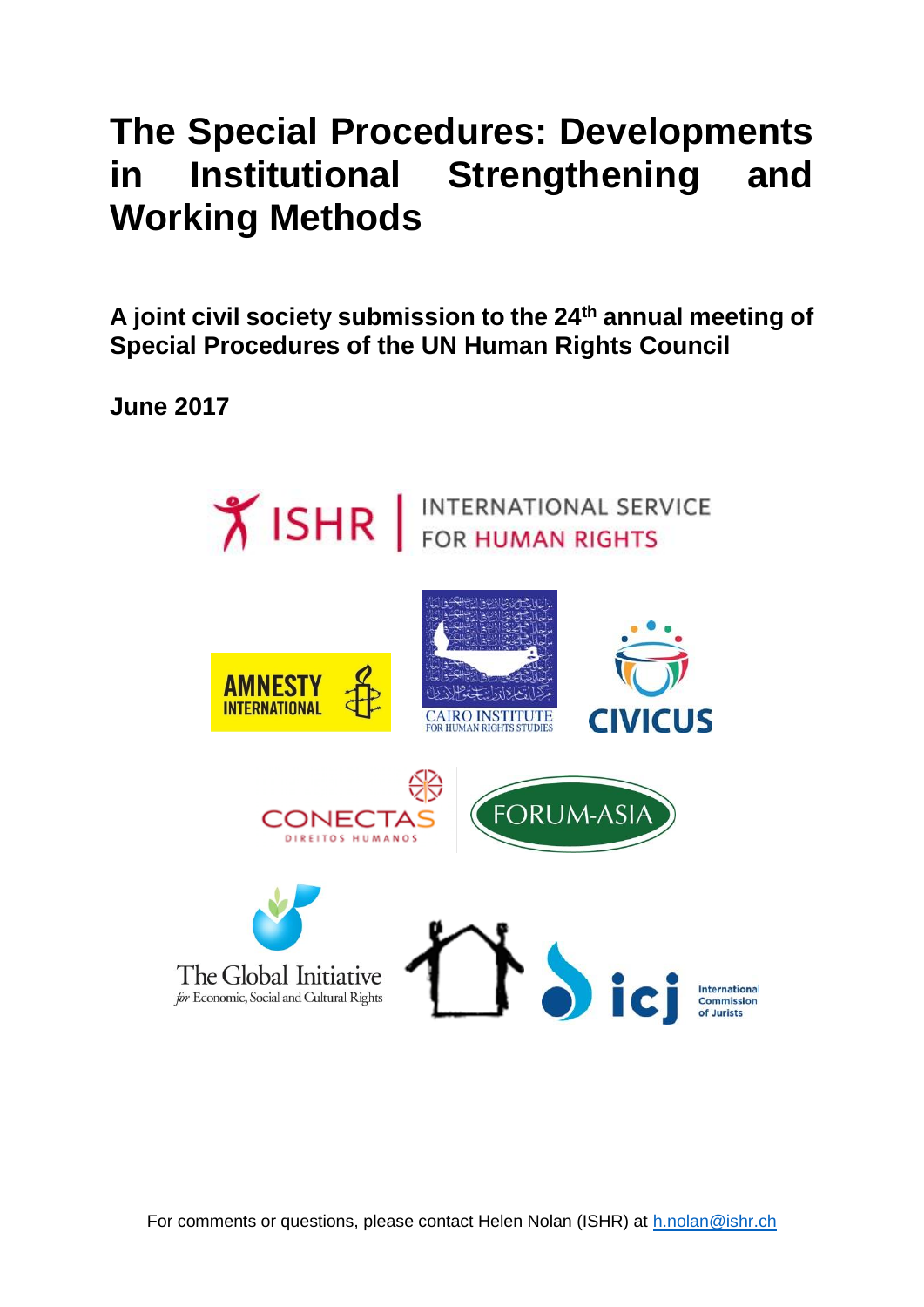## **Table of Contents**

| Engagement of Special Procedures with international and regional forums 14 |  |
|----------------------------------------------------------------------------|--|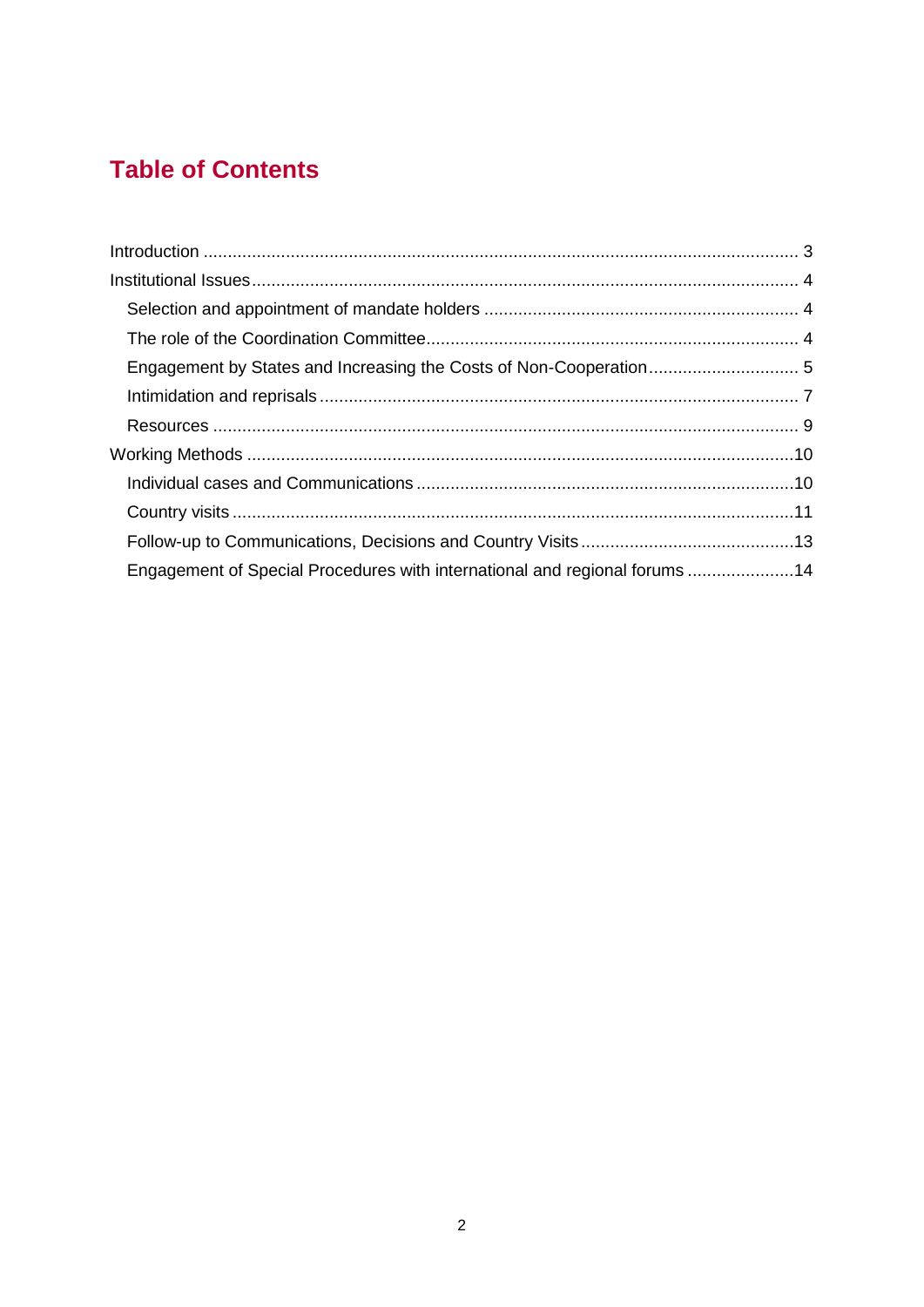#### **Introduction**

This submission<sup>1</sup> to the 2017 Annual Meeting of Special Procedures looks back at those made in prior years both individually, and as part of a coalition of  $NGOs<sup>2</sup>$  In particular, the document revisits recommendations from the joint civil society submission to the  $23<sup>rd</sup>$  Annual Meeting,  $3<sup>3</sup>$ which examined institutional strengthening and working methods of the Special Procedures.

Specifically, this submission welcomes progress, including in relation to the role of the Coordination Committee, steps taken to combat reprisals, the creation of the communications database, and engagement of Special Procedures with international and regional forums. The document notes where there have been few developments or where information is unavailable, for example regarding the selection and appointment of mandate holders, State noncooperation, country visits and follow-up procedures. Finally, the submission makes a number of fresh recommendations, in particular concerning reprisals, individual communications, and engagement with other UN human rights mechanisms.

The recommendations are directly related to the three areas identified by the Coordination Committee: a) issues related to cooperation between Member States and Special Procedures and how to assess it including in relation to the implementation of recommendations; b) the place of Special Procedures at the Human Rights Council; and, c) the creation and termination of mandates by the Human Rights Council.

The organisations making this submission consider the Annual Meeting of Special Procedures to be an important commitment to reflect on its internal workings and its capacity to improve coordination. It is a critical opportunity for interaction between mandate holders and various stakeholders on a range of procedural and substantive issues.

We thank the Special Procedures for their acknowledgement of previous submissions, as well as the commitment shown at their  $21^{st}$ ,  $22^{nd}$  and  $23^{rd}$  annual meetings to consult with civil society on the effective work of mandate holders. We would note particular appreciation for the Coordination Committee in its continued efforts to seek out and take into consideration civil society inputs in the interim period, for example at its annual meeting in December 2016.

It is our aim that the following submission contribute towards enhancing the work of the Special Procedures system to promote and protect all human rights for all persons. We hope that it will be considered by the Coordination Committee and individual mandate holders during the 2017 annual meeting, as well as throughout the next year, in their efforts to ensure human rights and fundamental freedoms are a global reality.

 $\overline{a}$ <sup>1</sup> Made by The International Service for Human Rights (ISHR), Amnesty International, Asian Forum for Human Rights and Development (FORUM-ASIA), Cairo Institute for Human Rights Studies (CIHRS), Civicus, Conectas, The Global Initiative for Economic, Social and Cultural Rights (GI-ESCR), Human Rights House Foundation (HRHF), and The International Commission of Jurists (ICJ).

<sup>2</sup> See *Special Procedures: Recommendations to strengthen State cooperation and combat reprisals*, June 2015, at [http://www.ishr.ch/news/special-procedures-recommendations-strengthen-state](http://www.ishr.ch/news/special-procedures-recommendations-strengthen-state-cooperation-and-combat-reprisals-0)[cooperation-and-combat-reprisals-0;](http://www.ishr.ch/news/special-procedures-recommendations-strengthen-state-cooperation-and-combat-reprisals-0) *Strengthening cooperation with the Special Procedures: Submission to the 21st annual meeting of Special Procedures of the UN Human Rights Council*, September 2014 at

[http://www.ishr.ch/sites/default/files/article/files/ishr\\_submission\\_to\\_21st\\_meeting\\_of\\_special](http://www.ishr.ch/sites/default/files/article/files/ishr_submission_to_21st_meeting_of_specialprocedures.pdf)[procedures.pdf;](http://www.ishr.ch/sites/default/files/article/files/ishr_submission_to_21st_meeting_of_specialprocedures.pdf) and *Annual meeting of Special Procedures – June 2013. Joint submission by nongovernmental organisations*, at [http://www.ishr.ch/sites/default/files/article/files/130620-doc-annual](http://www.ishr.ch/sites/default/files/article/files/130620-doc-annual-meeting-sps-joint-ngo-submission.pdf)[meeting-sps-joint-ngo-submission.pdf.](http://www.ishr.ch/sites/default/files/article/files/130620-doc-annual-meeting-sps-joint-ngo-submission.pdf)

*<sup>3</sup> The Special Procedures: Strengthening the Mechanism and Working Methods, May 2016, at [http://www.ishr.ch/news/special-procedures-enhance-access-transparency-and-security-human-rights](http://www.ishr.ch/news/special-procedures-enhance-access-transparency-and-security-human-rights-defenders)[defenders.](http://www.ishr.ch/news/special-procedures-enhance-access-transparency-and-security-human-rights-defenders)*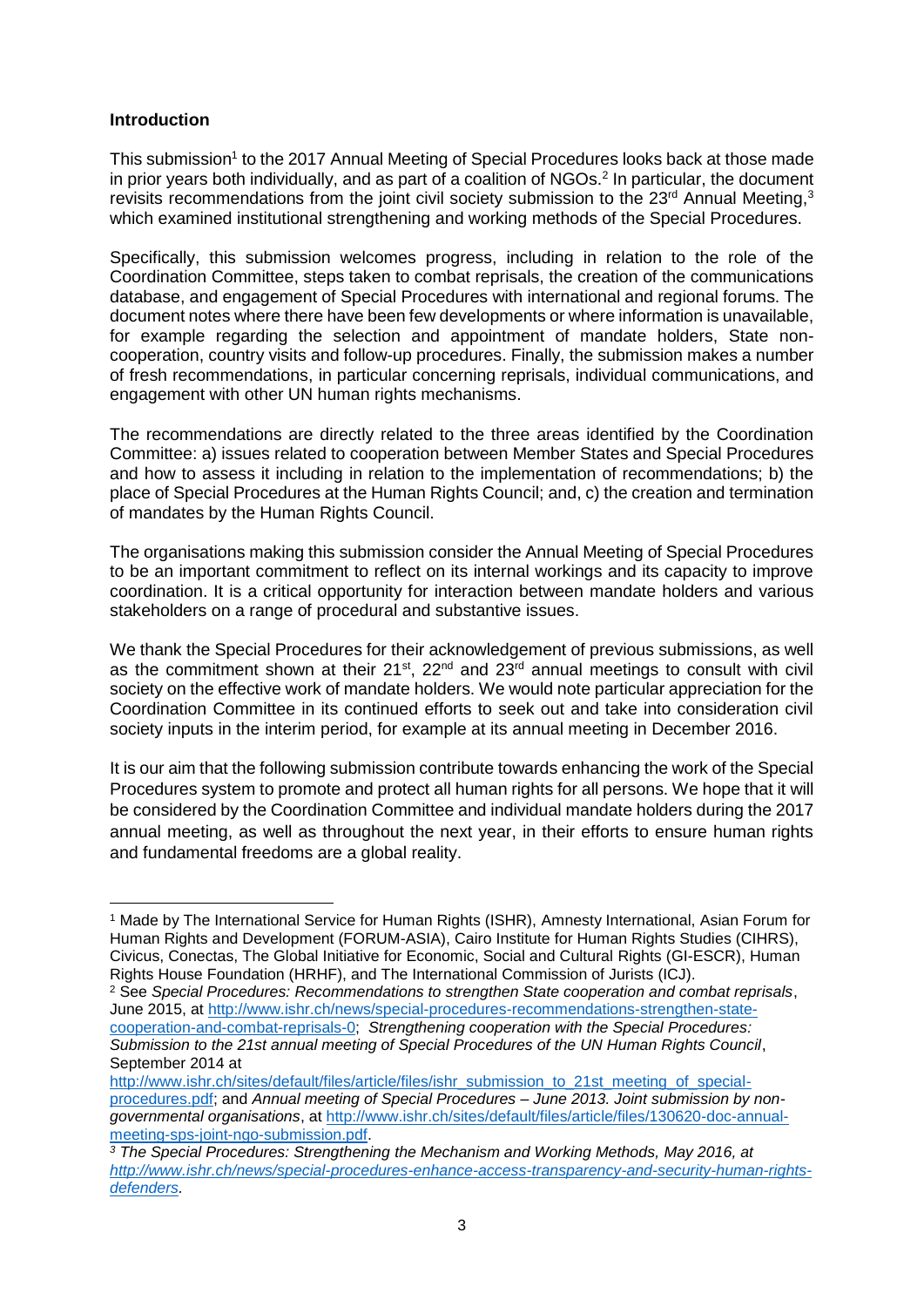#### **Current status**

| <b>Institutional Issues</b>                                                                                                                                                                                                                                                                                                                   |                                                                                                                                                                                                                                                                                                                                                                                                                                                                                                                                                                 |
|-----------------------------------------------------------------------------------------------------------------------------------------------------------------------------------------------------------------------------------------------------------------------------------------------------------------------------------------------|-----------------------------------------------------------------------------------------------------------------------------------------------------------------------------------------------------------------------------------------------------------------------------------------------------------------------------------------------------------------------------------------------------------------------------------------------------------------------------------------------------------------------------------------------------------------|
| Selection and appointment of mandate holders                                                                                                                                                                                                                                                                                                  |                                                                                                                                                                                                                                                                                                                                                                                                                                                                                                                                                                 |
| Establish criteria for minimum<br>qualifications for mandates. (pg 4,<br>submission to 23 <sup>rd</sup> Annual Meeting)                                                                                                                                                                                                                       | We reiterate this recommendation and<br>emphasise that Human Rights Council<br>resolution 5/1 (June 2007) is still the<br>reference document for the appointment of<br>mandate holders.                                                                                                                                                                                                                                                                                                                                                                         |
|                                                                                                                                                                                                                                                                                                                                               | We encourage the mandate holders to<br>task the Coordination Committee to<br>publish information as to whether the<br><b>Coordination Committee has engaged</b><br>with the Consultative Group in this<br>regard, and draw the Coordination<br><b>Committee and mandate holders'</b><br>attention to recent civil society letters to<br>the Consultative Group regarding<br>objective criteria and the importance of<br>independence, expertise and diversity -<br>including within the Consultative<br>Group's own composition - for example<br>here and here. |
| Establish formal mechanisms to integrate<br>and induct new mandate holders, with the<br>participation of outgoing mandate holders,<br>as well as members of civil society with<br>relevant procedural and substantive<br>expertise. (pg 4, submission to 23 <sup>rd</sup> Annual<br>Meeting)                                                  | We reiterate this recommendation, and<br>encourage the mandate holders to task<br>the Coordination Committee to publish<br>information on the current procedures in<br>place. We encourage the mandate<br>holders to consider adopting a<br>procedure similar to the established<br>practice of the Treaty Bodies in this<br>regard (for more information, see<br><b>OHCHR's 2015 Handbook for Human</b><br><b>Rights Treaty Body Members).</b>                                                                                                                 |
| The role of the Coordination Committee                                                                                                                                                                                                                                                                                                        |                                                                                                                                                                                                                                                                                                                                                                                                                                                                                                                                                                 |
| We welcome the leading role they played in<br>engaging directly on crises such as the<br>challenge of Boko Haram and the<br>deterioration of human rights in Burundi.<br>[] We urge the Committee to work with<br>the Council president and bureau to<br>continue this practice going forward, firmly<br>establishing the Special Procedures' | We reiterate this recommendation, and<br>welcome the contributions made by the<br>Coordination Committee to the Special<br>Sessions on Syria and South Sudan.                                                                                                                                                                                                                                                                                                                                                                                                   |

**participation in urgent debates and special sessions** and their contributions to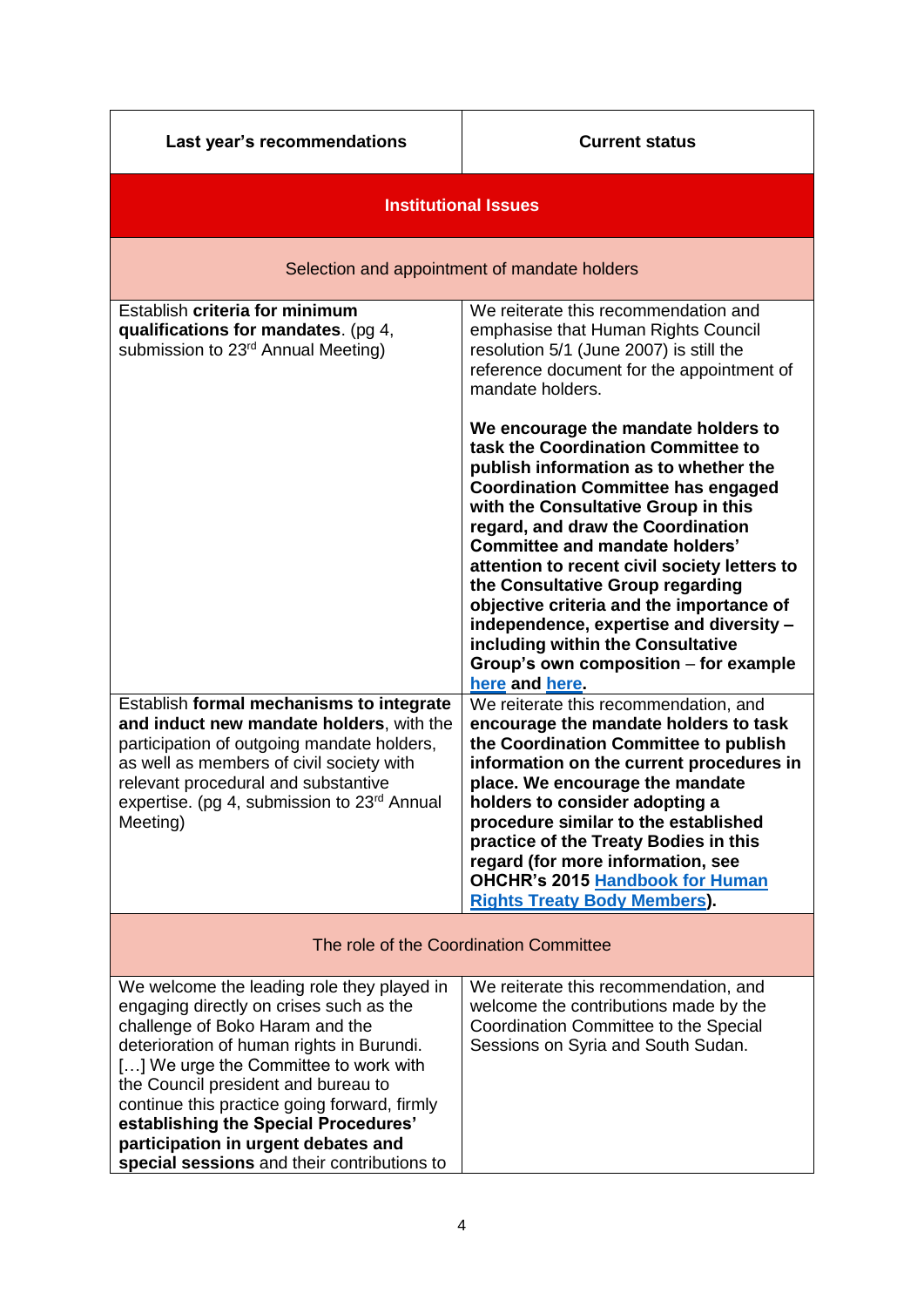| the outcomes of such discussions. (pgs 4-5,<br>submission to 23rd Annual Meeting)                                                                                                                                                                                                                                                                                                                                                        |                                                                                                                                                                                                                                                                                                                                                                                                                                                                                                                                                                                                                                                                                                                                                                 |
|------------------------------------------------------------------------------------------------------------------------------------------------------------------------------------------------------------------------------------------------------------------------------------------------------------------------------------------------------------------------------------------------------------------------------------------|-----------------------------------------------------------------------------------------------------------------------------------------------------------------------------------------------------------------------------------------------------------------------------------------------------------------------------------------------------------------------------------------------------------------------------------------------------------------------------------------------------------------------------------------------------------------------------------------------------------------------------------------------------------------------------------------------------------------------------------------------------------------|
| Coordination of public statements on<br>key issues, whether attacks against<br>mandate holders or cross-cutting human<br>rights challenges such as the migration<br>crisis in Europe, helps to consolidate the<br>role of the Special Procedures against the<br>broader backdrop of the UN and further<br>underlines the indivisibility and<br>interdependence of human rights. (pg 5,<br>submission to 23 <sup>rd</sup> Annual Meeting) | We reiterate this recommendation. We<br>warmly welcome the important public<br>statements issued by the Coordination<br>Committee on issues including: efforts to<br>'block' the mandate of the Independent<br><b>Expert on sexual orientation and gender</b><br>identity; and the need to respond to the<br>global attack on human rights and human<br>rights defenders.                                                                                                                                                                                                                                                                                                                                                                                       |
| We urge the Coordination Committee to<br>firmly establish its leadership role in<br>developing and expanding internal<br>processes and procedures that<br>contribute to both the effectiveness and<br>the efficiency of the Special Procedures,<br>without discrimination to either. (pg 5,<br>submission to 23 <sup>rd</sup> Annual Meeting)                                                                                            | We reiterate this recommendation, and<br>welcome the continued practice of<br>attempting to strengthen its outreach to<br>United Nations counterparts and to address<br>issues relating to follow-up, early warning,<br>human rights mainstreaming and the role of<br>special procedures, with a focus on the<br>implementation of the Sustainable<br>Development Goals and the Human Rights<br>Up Front initiative.                                                                                                                                                                                                                                                                                                                                            |
| Engagement by States and Increasing the Costs of Non-Cooperation                                                                                                                                                                                                                                                                                                                                                                         |                                                                                                                                                                                                                                                                                                                                                                                                                                                                                                                                                                                                                                                                                                                                                                 |
| New Council members would undertake<br>pledges which would include responding to<br><b>Special Procedures communications</b><br>substantively and on time, and issuing<br>standing invitations and acting promptly and<br>positively to facilitate visit requests. (pg 6,<br>submission to 23 <sup>rd</sup> Annual Meeting)                                                                                                              | We reiterate this recommendation. Out of<br>47 Human Rights Council member states,<br>16 have not responded to a country visit<br>request in the last year, and 14 have not<br>issued a Standing Invitation. However it<br>should be noted that, as in the case of<br>Burundi, issuing a Standing Invitation does<br>not guarantee cooperation with the Special<br>Procedures in practice.<br>We warmly welcome the joint statement<br>delivered by the Netherlands at the close of<br>the 35 <sup>th</sup> session of the Human Rights<br>Council in which signatories pledged to<br>'Cooperate fully, substantively and in good<br>faith with the OHCHR, the Council and its<br>mechanisms, including responding in a<br>timely manner to Special Procedures' |
|                                                                                                                                                                                                                                                                                                                                                                                                                                          | communications, urgent appeals and<br>country visit requests'.<br>We encourage the mandate holders to<br>task the Coordination Committee to<br>review the list of countries with Standing<br><b>Invitations at each Annual Meeting and</b><br>to communicate with States where these<br>invitations have been ineffective in<br>facilitating country visits, and to<br>consider removing the country from the                                                                                                                                                                                                                                                                                                                                                   |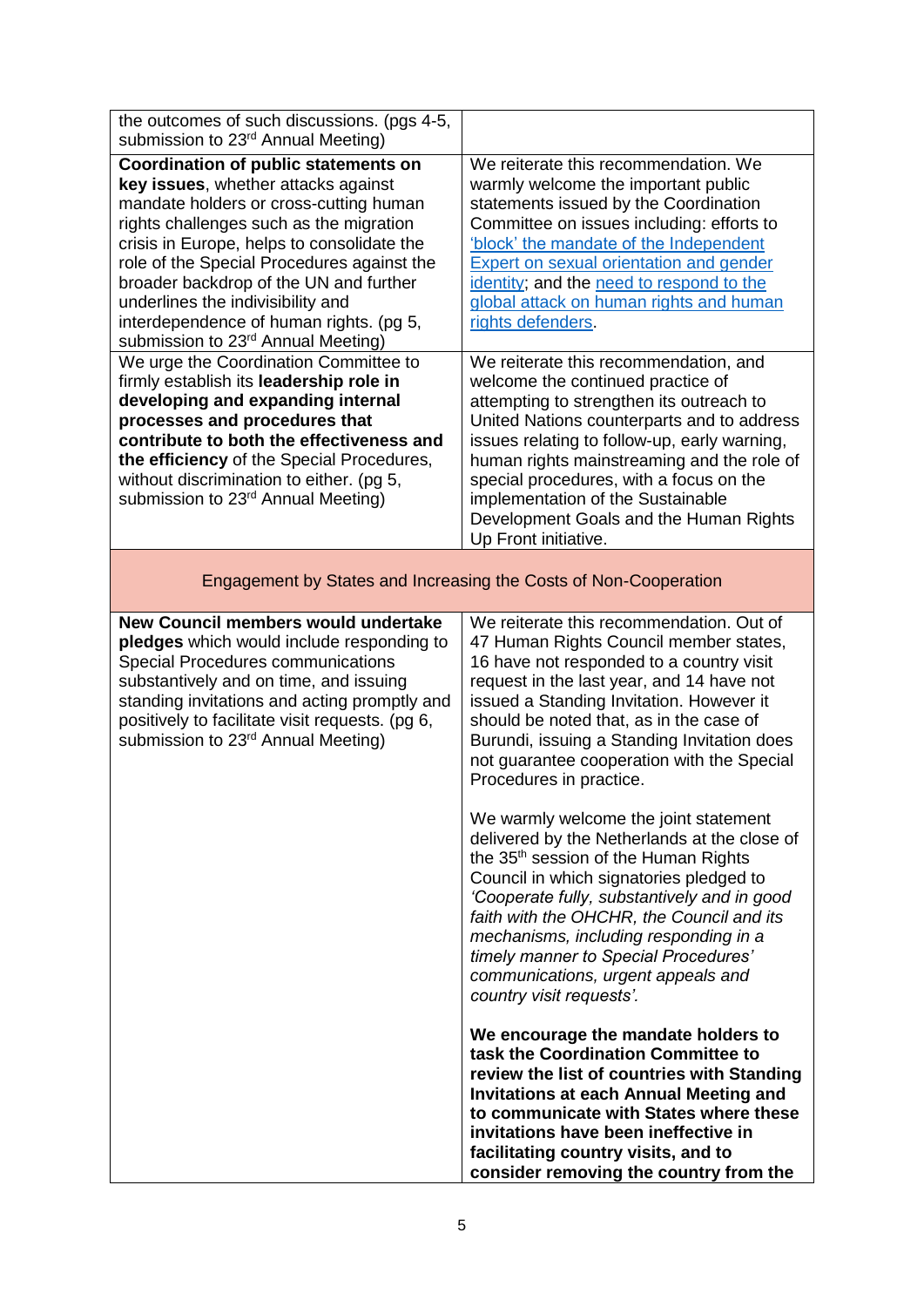|                                                                                                                                                                                                                                                                                                                                                                                                                                                                                                                                                                             | list of States with Standing Invitations on<br>the OHCHR website where there is no<br>increase in cooperation.                                                                                                                                                                                                                                                                                                                                                                                                                                                                                                                                                                                                                                                                                   |
|-----------------------------------------------------------------------------------------------------------------------------------------------------------------------------------------------------------------------------------------------------------------------------------------------------------------------------------------------------------------------------------------------------------------------------------------------------------------------------------------------------------------------------------------------------------------------------|--------------------------------------------------------------------------------------------------------------------------------------------------------------------------------------------------------------------------------------------------------------------------------------------------------------------------------------------------------------------------------------------------------------------------------------------------------------------------------------------------------------------------------------------------------------------------------------------------------------------------------------------------------------------------------------------------------------------------------------------------------------------------------------------------|
| We reiterate our recommendation that<br>countries who were the subject of<br>communications from a particular mandate<br>holder be invited, upon the occasion of the<br>relevant interactive dialogue, to provide<br>updates or responses to allegations. This<br>could be done by giving them priority<br>speaking slots as 'concerned countries'<br>during these dialogues. (pg 6, submission to<br>23 <sup>rd</sup> Annual Meeting)                                                                                                                                      | We reiterate this recommendation, and<br>encourage the mandate holders and the<br><b>Coordination Committee to publish</b><br>information on options the Coordination<br><b>Committee and mandate holders are</b><br>considering in this regard.                                                                                                                                                                                                                                                                                                                                                                                                                                                                                                                                                 |
| The Special Procedures [] should raise<br>cases of persistent non-cooperation<br>during interactive dialogues and directly to<br>the President of the Council and the<br>Bureau. This could be defined as, for<br>example, failure to respond to<br>communication in several consecutive<br>communications reports. (pg 6, submission<br>to 23 <sup>rd</sup> Annual Meeting)                                                                                                                                                                                                | We reiterate this recommendation. The<br>current Manual of Operations for the<br>Special Procedures, published in August<br>2008, states that while it is common<br>practice for mandate holders to provide a<br>response, or an evaluation, of exchanges of<br>communications with Governments, the<br>procedure for doing so remains at the<br>discretion of the individual mandate holders<br>through their reports to the Council, and is<br>therefore not standard practice across the<br>Special Procedures.<br>We encourage the mandate holders and<br>the Coordination Committee to publish<br>information on methods that the<br><b>Coordination Committee and mandate</b><br>holders are considering to ensure<br>standardised and systematic responses                                |
| We urge the Coordination Committee to<br>consider its contribution to responding to<br>deteriorating human rights situations,<br>particularly where Council action could have<br>an important preventive or accountability<br>role. The joint submission envisages, for<br>example, a process by which a request by a<br>group of four or more Special Procedures<br>mandate holders for Council action would<br>act as a 'trigger' for a special session or<br>other dedicated discussion of a situation<br>by the Council. (pg 7, submission to $23rd$<br>Annual Meeting) | to cases of persistent non-cooperation.<br>We welcome the joint statement delivered<br>by Ireland at the close of the 32 <sup>nd</sup> session of<br>the Human Rights Council in which the 32<br>signatory States committed to apply<br>objective criteria in determining whether and<br>how the Council should respond to a<br>situation of concern. Among the elaborated<br>criteria is 'whether a group of Special<br>Procedures have recommended that the<br>Council consider action'. To assist in<br>operationalising this commitment, we<br>urge the Coordination Committee and<br>mandate holders, both individually and<br>collectively, to include calls for action by<br>the Council, where appropriate, in their<br>reports and statements.<br>We also encourage the mandate holders |
|                                                                                                                                                                                                                                                                                                                                                                                                                                                                                                                                                                             | and the Coordination Committee to<br>publish information on the steps being<br>taken by the Coordination Committee                                                                                                                                                                                                                                                                                                                                                                                                                                                                                                                                                                                                                                                                               |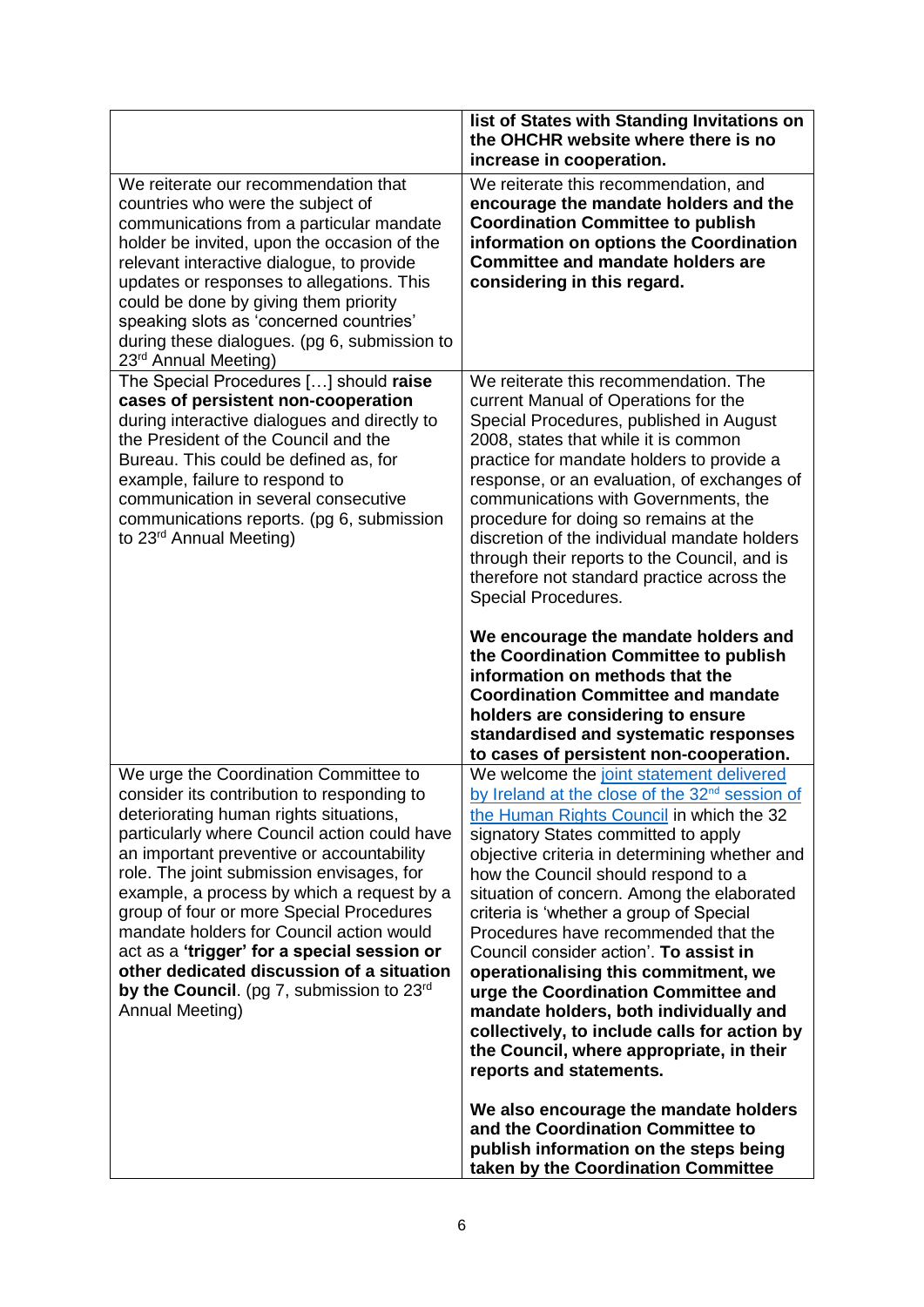|                                                                                   | and mandate holders to formulate their<br>reports and statements so as to trigger<br>such Council action.                                                                                                                                                                                                                                                                                                                                                                                                                                                                                                                                                                                                                                                                                                                                                                                                                                                         |
|-----------------------------------------------------------------------------------|-------------------------------------------------------------------------------------------------------------------------------------------------------------------------------------------------------------------------------------------------------------------------------------------------------------------------------------------------------------------------------------------------------------------------------------------------------------------------------------------------------------------------------------------------------------------------------------------------------------------------------------------------------------------------------------------------------------------------------------------------------------------------------------------------------------------------------------------------------------------------------------------------------------------------------------------------------------------|
| New recommendation regarding scrutiny of<br>particularly restrictive environments | We encourage the mandate holders to<br>task the Coordination Committee to<br>discuss methods for increasing<br>proactive identification, scrutiny and<br>engagement with particularly closed<br>States, from which victims and civil<br>society may be too restricted and fearful<br>to send any significant number of<br>communications, in which governments<br>may not cooperate with Special<br>Procedures, and which may not be<br>geopolitically positioned or of a size to<br>attract global attention otherwise.<br><b>Mandates could consider proactively</b><br>requesting relevant information from the<br>government concerned, without<br>necessarily seeking an invitation to carry<br>out a country visit, and report on the<br>response or lack thereof in annual<br>reporting. Such States could be<br>identified in consultation with<br>international civil society organisations,<br>other UN human rights mechanisms and<br>regional bodies. |

#### Intimidation and reprisals

*The recommendations in this section have also been included in ISHR's submission 'Ending reprisals against those who cooperate with the United Nations in the field of human rights' (May 2017), made to the UN Secretary-General on recent developments, cases and recommendations in relation to combatting reprisals.*

| We emphasise that, when intimidation or<br>reprisals are reported in conjunction with<br>the work of the Special Procedures, there<br>should be in place a procedure to ensure a<br>full and prompt investigation of the claim<br>that takes into account the victim's<br>protection needs and the respective roles of<br>different parts of the UN. This should<br>include private and/or public discussion with<br>the State concerned to ensure they uphold<br>their obligations to protect against<br>violations. (pg 8, submission to 23rd Annual<br>Meeting) | We reiterate this recommendation, and<br>encourage the mandate holders to task<br>the Coordination Committee to publish<br>information on steps taken in this<br>regard.               |
|--------------------------------------------------------------------------------------------------------------------------------------------------------------------------------------------------------------------------------------------------------------------------------------------------------------------------------------------------------------------------------------------------------------------------------------------------------------------------------------------------------------------------------------------------------------------|----------------------------------------------------------------------------------------------------------------------------------------------------------------------------------------|
| [M]andate holders should also undertake<br>specific efforts to work with all involved<br>stakeholders, including the State<br>concerned, to ensure non-recurrence and<br>remedy for reprisals. In some cases this<br>might require extensive engagement and<br>follow-up in order for meaningful action to                                                                                                                                                                                                                                                         | We reiterate this recommendation and<br>encourage the mandate holders to task<br>the Coordination Committee to publish<br>information on examples of good<br>practice in such efforts. |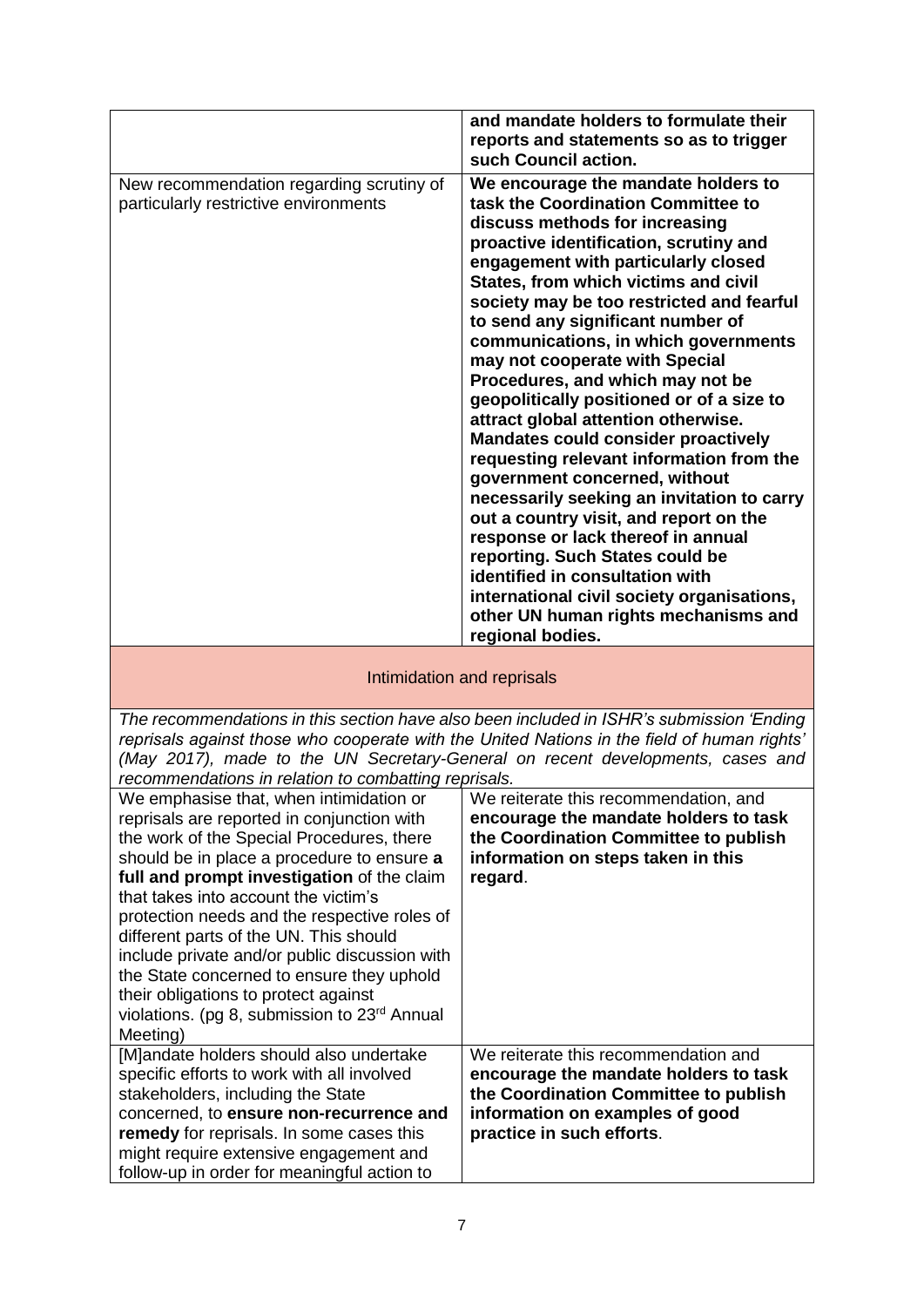| occur. (pg 8, submission to 23 <sup>rd</sup> Annual<br>Meeting)                                                                                                                                                                                                                                                                                                                                                                                                                          |                                                                                                                                                                                                                                                                                                                                                                                                                                                                                                                                                                  |
|------------------------------------------------------------------------------------------------------------------------------------------------------------------------------------------------------------------------------------------------------------------------------------------------------------------------------------------------------------------------------------------------------------------------------------------------------------------------------------------|------------------------------------------------------------------------------------------------------------------------------------------------------------------------------------------------------------------------------------------------------------------------------------------------------------------------------------------------------------------------------------------------------------------------------------------------------------------------------------------------------------------------------------------------------------------|
| We note that the standard operating<br>procedure outlines a range of actions<br>including raising cases in public statements,<br>press releases, reports to the Human Rights<br>Council and the General Assembly, or<br>during their interactive dialogues with these<br>two bodies. We welcome in particular the<br>use of public communications tools to<br>publicly express concern at acts of<br>intimidation and reprisal. (pg 8, submission<br>to 23 <sup>rd</sup> Annual Meeting) | We welcome the use of public<br>communication tools, and welcome, for<br>example, the use of the Interactive Dialogue<br>during the 35 <sup>th</sup> Session of the Human Rights<br>Council by the Special Rapporteur on<br>extreme poverty to call for the release of<br>Jian Tianyong, a Chinese human rights<br>lawyer who was the subject of reprisals<br>after the country visit of the Special<br>Rapporteur, as well as his openness to<br>media outlets for discussions both after the<br>conclusion of the visit and upon the release<br>of his report. |
|                                                                                                                                                                                                                                                                                                                                                                                                                                                                                          | We encourage the mandate holders to<br>task the Coordination Committee to<br>publish information on the number of<br>public statements, press releases, and<br>communications with the Human Rights<br><b>Council and the General Assembly</b><br>undertaken by the Special Procedures.                                                                                                                                                                                                                                                                          |
| We welcome the commitment by the<br>Special Procedures to continue to call for<br>the designation by the Secretary General<br>of a United Nations senior focal point on<br>reprisals and, once established, to<br>cooperate closely with him or her to ensure<br>a unified United Nations wide response to<br>acts of intimidation and reprisal. (pg 8,                                                                                                                                  | We join the Special Procedures in<br>welcoming the designation of the Assistant<br>Secretary-General on human rights (ASG)<br>as the person to lead a system-wide and<br>coordinated response to reprisals, and note<br>the commitment stated in Annual Report<br>A/HRC/34/34 to work with the ASG.                                                                                                                                                                                                                                                              |
| submission to 23 <sup>rd</sup> Annual Meeting)                                                                                                                                                                                                                                                                                                                                                                                                                                           | We encourage the mandate holders to<br>task the Coordination Committee to<br>publish information on what steps have<br>been taken by the Coordination<br>Committee and mandate holders to date<br>to ensure close cooperation and<br>coordination with the ASG. We urge the<br><b>Coordination Committee and mandate</b><br>holders to join civil society in sharing<br>with the ASG their insights into the key<br>role that public statements can play in<br>deterrence, denunciation, prevention<br>and protection.                                           |
| We welcome the commitment in the<br>standard operating procedure to create and                                                                                                                                                                                                                                                                                                                                                                                                           | We reiterate this recommendation, and<br>welcome the fact that the Annual Report                                                                                                                                                                                                                                                                                                                                                                                                                                                                                 |
| maintain a comprehensive record of all                                                                                                                                                                                                                                                                                                                                                                                                                                                   | A/HRC/34/34 includes the number of                                                                                                                                                                                                                                                                                                                                                                                                                                                                                                                               |
| cases of intimidation and reprisals<br>against individuals and groups cooperating                                                                                                                                                                                                                                                                                                                                                                                                        | reprisals cases that were the subject of<br>communication, and the creation of a web                                                                                                                                                                                                                                                                                                                                                                                                                                                                             |
| with special procedures. We urge the                                                                                                                                                                                                                                                                                                                                                                                                                                                     | page with relevant resources.                                                                                                                                                                                                                                                                                                                                                                                                                                                                                                                                    |
| Special Procedures to update the record                                                                                                                                                                                                                                                                                                                                                                                                                                                  |                                                                                                                                                                                                                                                                                                                                                                                                                                                                                                                                                                  |
| regularly and to ensure that relevant cases                                                                                                                                                                                                                                                                                                                                                                                                                                              | However, we reiterate the importance of                                                                                                                                                                                                                                                                                                                                                                                                                                                                                                                          |
| are publically accessible. (pgs 8-9,<br>submission to 23 <sup>rd</sup> Annual Meeting)                                                                                                                                                                                                                                                                                                                                                                                                   | creating a comprehensive record to<br>ensure that the relevant cases (both                                                                                                                                                                                                                                                                                                                                                                                                                                                                                       |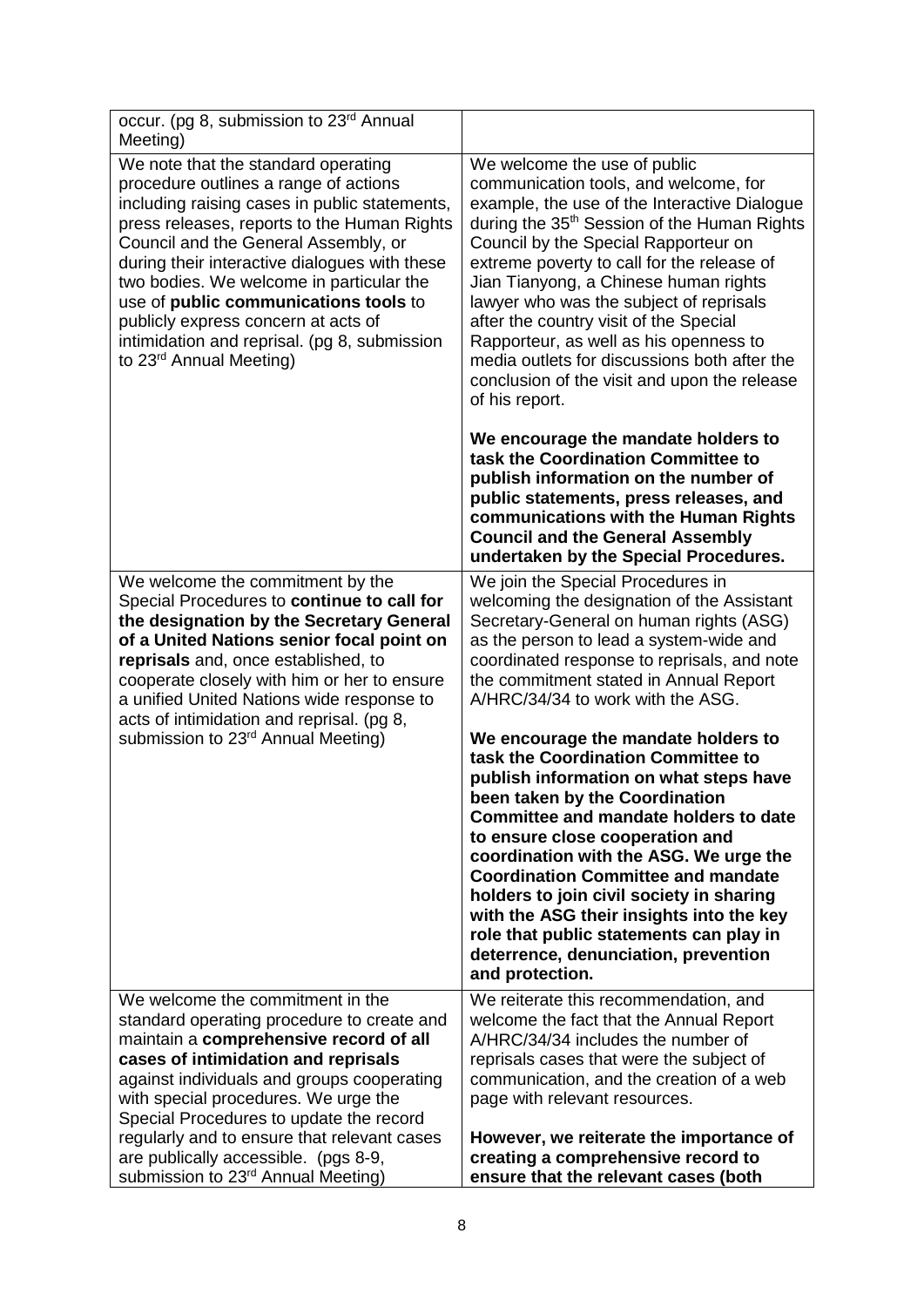|                                                                                                                                                                                                                                                                                                                                                                                                                                                                                                                        | within the relevant Annual report and<br>overall) are publicly accessible, while<br>taking into account the security of the<br>relevant stakeholders at risk. One<br>possible step towards this is to create a<br>specific search for 'reprisals' within the<br>database of communications (similar to<br>the way that the information in each joint<br>communications report is presented), in<br>which context security concerns will<br>already have been taken into account by<br>OHCHR.                                                                                                                                                                                                                                                                                                                                                                                                                                                                                                                                                                                     |
|------------------------------------------------------------------------------------------------------------------------------------------------------------------------------------------------------------------------------------------------------------------------------------------------------------------------------------------------------------------------------------------------------------------------------------------------------------------------------------------------------------------------|----------------------------------------------------------------------------------------------------------------------------------------------------------------------------------------------------------------------------------------------------------------------------------------------------------------------------------------------------------------------------------------------------------------------------------------------------------------------------------------------------------------------------------------------------------------------------------------------------------------------------------------------------------------------------------------------------------------------------------------------------------------------------------------------------------------------------------------------------------------------------------------------------------------------------------------------------------------------------------------------------------------------------------------------------------------------------------|
| We welcome the inclusion in the standard<br>operating procedure of the possibility of<br>referring cases to the United Nations High<br>Commissioner for Human Rights and/or the<br>President of the Human Rights Council. In<br>particular, we urge Special Procedures to<br>communicate cases to the President of<br>the Council under Item 5, so that<br>unresolved or outstanding cases can be<br>discussed in the context of the interactive<br>dialogue. (pg 9, submission to 23 <sup>rd</sup> Annual<br>Meeting) | We reiterate this recommendation, and<br>welcome the fact that 14 cases of reprisals<br>taken up by Special Procedures were<br>included in the Secretary-General's report<br>on acts of intimidations and reprisals<br>(A/HRC/33/19), in addition to follow-up on<br>five previously cited cases.<br>We encourage the mandate holders to<br>task the Coordination Committee to<br>publish information on the number of<br>cases communicated to the Secretary<br>General (report A/HRC/34/34 refers to 61<br>cases of reprisals referred to in<br>communications in 2016), as well as to<br>the High Commissioner and the<br><b>President of the Human Rights Council.</b><br>We encourage the mandate holders to<br>task the Coordination Committee to<br>publish information on the number of<br>such cases where the Coordination<br><b>Committee was subsequently informed</b><br>of action by the High Commissioner or<br>the President of the Human Rights<br>Council, and any follow-up undertaken<br>by mandate holders or the Coordination<br>Committee in that regard. |
| We invite the Coordination Committee and<br>relevant mandate holders to address the<br>roles of private companies and other<br>organisations in effectively responding to<br>and seeking accountability for [reprisals].<br>(pg 9, submission to 23 <sup>rd</sup> Annual Meeting)                                                                                                                                                                                                                                      | We reiterate this recommendation. We<br>welcome the fact that at least one<br>communication was addressed to a non-<br>State actor regarding reprisals in 2016<br>$(A/HRC/34/34,$ para 51), and strongly<br>encourage the Coordination Committee<br>and mandate holders to take similar<br>action where relevant.                                                                                                                                                                                                                                                                                                                                                                                                                                                                                                                                                                                                                                                                                                                                                                |
|                                                                                                                                                                                                                                                                                                                                                                                                                                                                                                                        | <b>Resources</b>                                                                                                                                                                                                                                                                                                                                                                                                                                                                                                                                                                                                                                                                                                                                                                                                                                                                                                                                                                                                                                                                 |
| We see it as critically important that the<br>OHCHR expand the human and financial<br>resources<br>available<br>the<br>Special<br>to<br>Procedures, while keeping in mind the need                                                                                                                                                                                                                                                                                                                                     | We reiterate this recommendation, and<br>encourage the mandate holders to task<br>the Coordination Committee to continue<br>its welcomed practice of seeking and                                                                                                                                                                                                                                                                                                                                                                                                                                                                                                                                                                                                                                                                                                                                                                                                                                                                                                                 |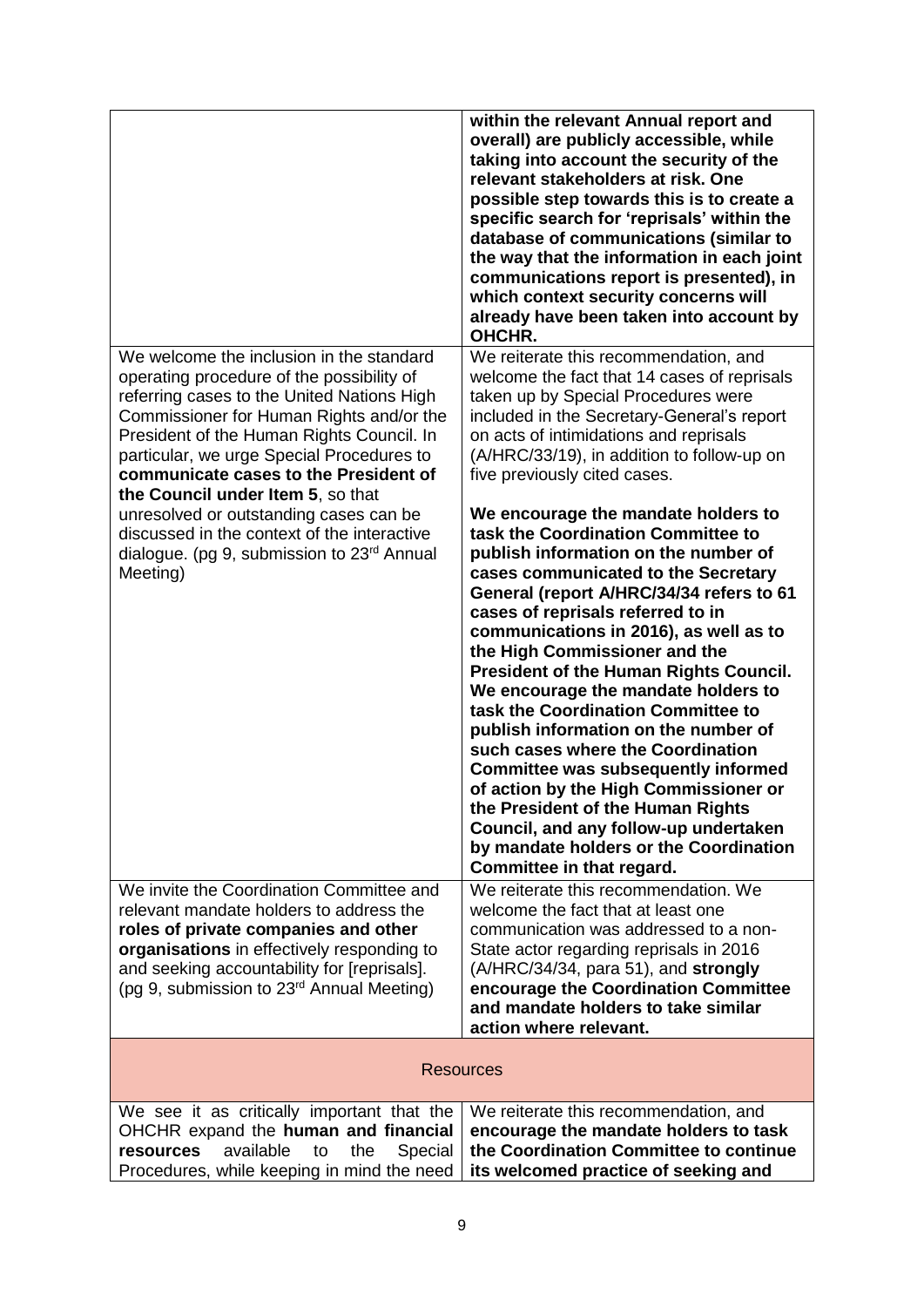| to respect mandate holders' independence.<br>(pg 9, submission to 23 <sup>rd</sup> Annual Meeting) | publishing information regarding<br>external resources provided to specific<br>mandates.                                                                                                                                   |
|----------------------------------------------------------------------------------------------------|----------------------------------------------------------------------------------------------------------------------------------------------------------------------------------------------------------------------------|
|                                                                                                    | In addition, we encourage the mandate<br>holders to task the Coordination<br>Committee to publish information on<br>what steps have been taken by OHCHR<br>to ensure that Special Procedures have<br>sufficient resources. |

### **Working Methods**

#### Individual cases and Communications

| Recommendations concerning the online<br>questionnaire: diversity and reach; tone,<br>sensitivity and plain language; instructions,<br>process and user confidence; enhanced<br>device functionality; safety and security;<br>submitting supporting information; progress,<br>updates and transparency. (pgs 10-11,<br>submission to 23 <sup>rd</sup> Annual Meeting)                                                                                                                                           | We welcome steps taken to improve the<br>online questionnaire system in a number of<br>these areas, but reiterate these<br>recommendations and urge that further<br>steps be taken to increase accessibility,<br>security and transparency.                                                                                                                                                                                                                                                                                                                                                                                                                                                                                                                                                                                                                                                                                                                                                                                                                                                                                     |
|-----------------------------------------------------------------------------------------------------------------------------------------------------------------------------------------------------------------------------------------------------------------------------------------------------------------------------------------------------------------------------------------------------------------------------------------------------------------------------------------------------------------|---------------------------------------------------------------------------------------------------------------------------------------------------------------------------------------------------------------------------------------------------------------------------------------------------------------------------------------------------------------------------------------------------------------------------------------------------------------------------------------------------------------------------------------------------------------------------------------------------------------------------------------------------------------------------------------------------------------------------------------------------------------------------------------------------------------------------------------------------------------------------------------------------------------------------------------------------------------------------------------------------------------------------------------------------------------------------------------------------------------------------------|
| The Communications system continues to<br>also fall short in terms of accountability, in<br>large part due to the lack of a publicly<br>accessible and disaggregated database.<br>Information should be available organised<br>by countries concerned and by mandate<br>holders, instead of by date, and outstanding<br>cases that have not received a response<br>since the previous joint Communications<br>report(s) should be clearly identified. (pg 11,<br>submission to 23 <sup>rd</sup> Annual Meeting) | We welcome the creation of the database<br>on Communications, which has greatly<br>increased the accessibility of individual<br>cases and information on state<br>responsiveness.<br>We urge OHCHR and the mandate<br>holders to continue to consult with civil<br>society in order to strengthen the<br>database. In particular, we urge the<br>mandate holders to use the database to<br>publish Communications once the<br>period given for a state response has<br>expired, and as soon as a state reply is<br>received (rather than waiting until an<br>official translation where replies are not<br>in English, French or Spanish). We see<br>these as opportunities to improve the<br>responsiveness of States, and also to<br>encourage substantive replies. Such<br>steps would increase the timeliness and<br>transparency of the Communications<br>procedure, thereby facilitating civil<br>society follow-up to specific cases and<br>situations.<br>We also encourage the mandate holders<br>to task the Coordination Committee<br>andOHCHR to ensure that the database<br>facilitates searches within the 'other |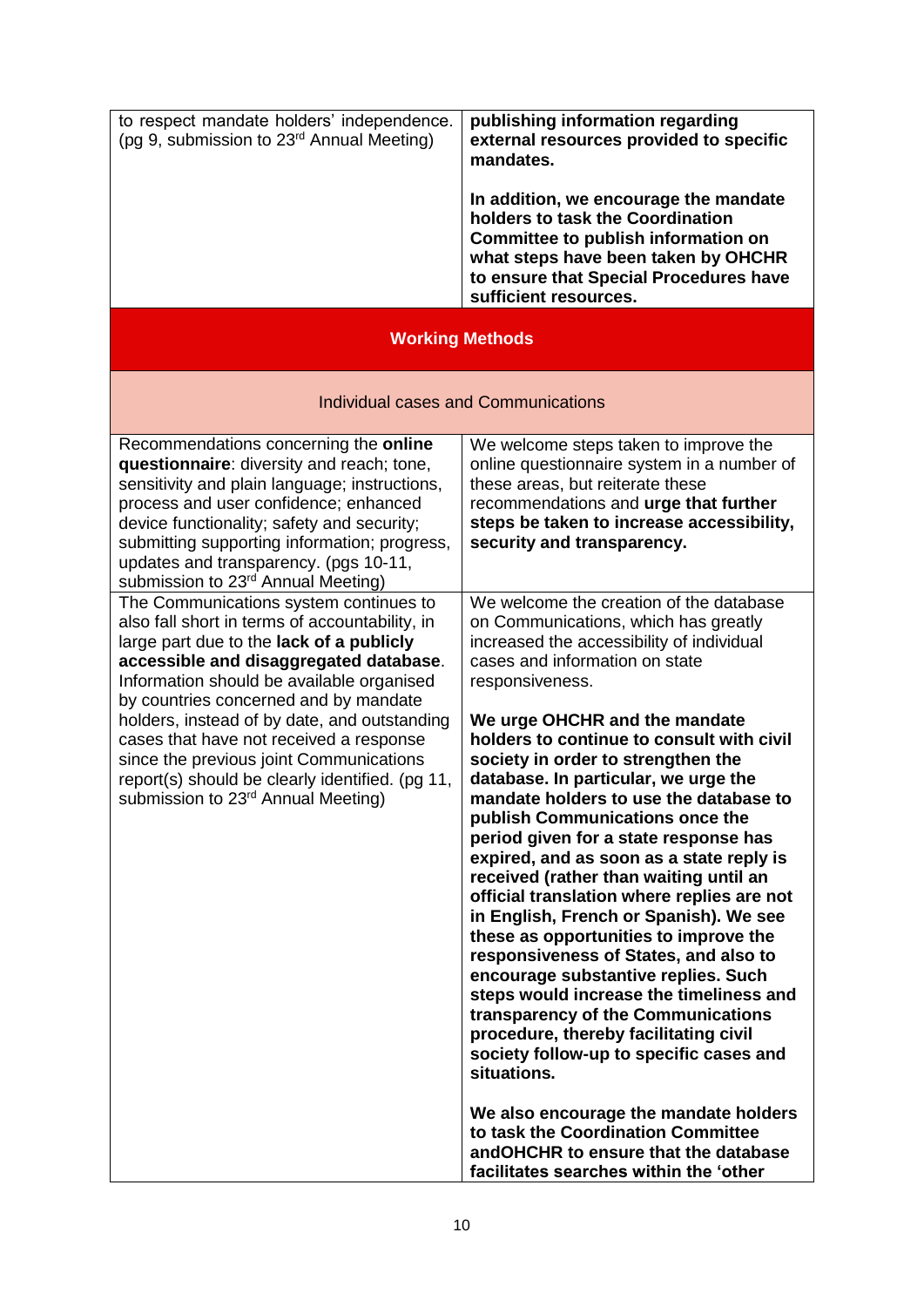|                                                                                                                                                                                                                                                                                                                                                                                                                                                                                                                                                                                                                                                                                                                                                                                                                                                                                                                              | actor' entity. This could be done, for<br>example, by placing 'other actor' at the<br>top of the list of states and entities<br>(rather than within the alphabetical list of<br>states and entities), and by ensuring that<br>a search using the name of an 'other<br>actor' (e.g. a company name) will find all<br>communications sent to that entity.                                                                                                                                                                                                                                                               |
|------------------------------------------------------------------------------------------------------------------------------------------------------------------------------------------------------------------------------------------------------------------------------------------------------------------------------------------------------------------------------------------------------------------------------------------------------------------------------------------------------------------------------------------------------------------------------------------------------------------------------------------------------------------------------------------------------------------------------------------------------------------------------------------------------------------------------------------------------------------------------------------------------------------------------|-----------------------------------------------------------------------------------------------------------------------------------------------------------------------------------------------------------------------------------------------------------------------------------------------------------------------------------------------------------------------------------------------------------------------------------------------------------------------------------------------------------------------------------------------------------------------------------------------------------------------|
| We also urge the Coordination Committee<br>to initiate a conversation with mandate<br>holders about how to better analyse the<br>data from Communications, and the<br>responses, in a more meaningful way,<br>including the non-responses from states.<br>[]<br>The Special Procedures should consider<br>how to conduct outreach that recognises<br>and seeks to overcome barriers to<br>individuals and organisations submitting<br>cases which address violations against<br>women, children, LGBTI individuals, and<br>other groups and how to make their own<br>communication with them accessible and<br>understandable.<br>They furthermore should be attentive to<br>specific gendered elements of the<br>Communications, and to ensuring that their<br>responses take into account a range of<br>factors informing the questions posed to the<br>State concerned. (pgs 11-12, submission to<br>23rd Annual Meeting) | We reiterate these recommendations, and<br>highlight the importance of ensuring<br>communications and recommendations<br>contained therein fully respond to the<br>specific challenges and protection needs<br>of groups that face marginalisation and<br>are in situations of vulnerability,<br>including women, children, LGBTI<br>individuals, and other groups.<br>Further, we encourage the mandate<br>holders to task the Coordination<br>Committee to publish information on<br>what steps have been taken to respond<br>to the concerns raised in the<br>recommendations made for the<br>23rd Annual Meeting. |
| <b>Country visits</b>                                                                                                                                                                                                                                                                                                                                                                                                                                                                                                                                                                                                                                                                                                                                                                                                                                                                                                        |                                                                                                                                                                                                                                                                                                                                                                                                                                                                                                                                                                                                                       |
| With regard to the country visit database, we<br>urge more comprehensive and systematic<br>inclusion of supporting documents (e.g.,<br>from the initial invitation, exchange with the<br>country concerned, and the final trip report<br>as well as any follow up). (pg 12, submission<br>to 23 <sup>rd</sup> Annual Meeting)                                                                                                                                                                                                                                                                                                                                                                                                                                                                                                                                                                                                | We reiterate this recommendation. While it<br>is possible to see what documents were<br>sent and received, and generally on what<br>date, inclusion of supporting documents in<br>pdf form, including Visit Requests, Visit<br>Acceptance letters and Standing Invitation<br>letters, remains rare.                                                                                                                                                                                                                                                                                                                   |
| We<br>also<br>improving<br>the<br>urge<br>announcement of visits to civil society,<br>globally but in particular in the country<br>concerned, to enable them to know as soon<br>as possible as a visit is scheduled to ensure<br>participation<br>full<br>in<br>the<br>planning<br>and<br>23 <sup>rd</sup><br>preparation. (pg<br>12, submission to<br>Annual Meeting)                                                                                                                                                                                                                                                                                                                                                                                                                                                                                                                                                       | We reiterate this recommendation, and<br>encourage the mandate holders to task<br>the Coordination Committee to publish<br>information on steps taken in this<br>regard.<br>While the document on upcoming visits<br>contained in the Civil Society Section<br>weekly newsletter is more up-to-date than in<br>the past, the notice period often remains<br>short. In addition, efforts to notify civil<br>society, in particular in the country                                                                                                                                                                      |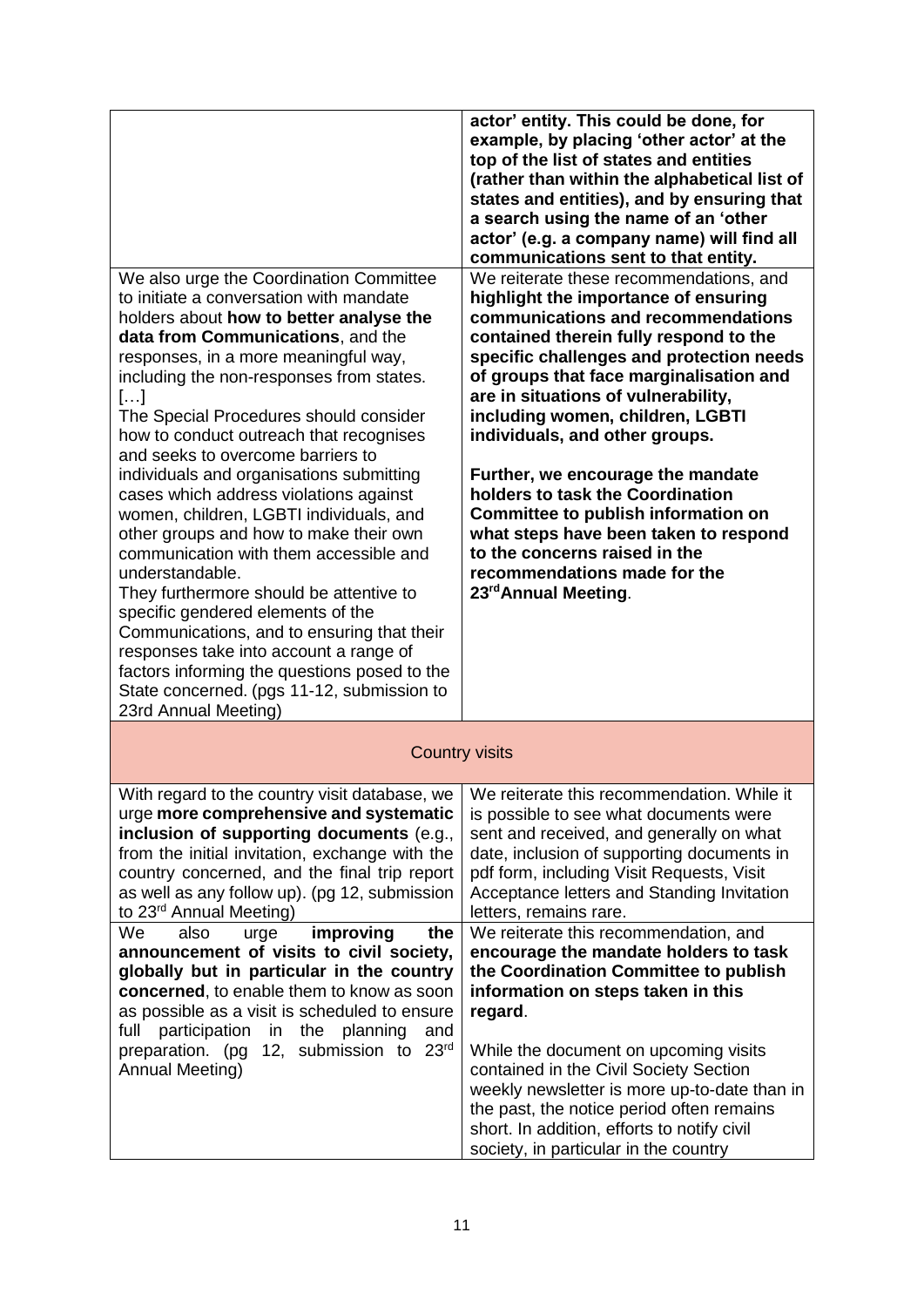|                                                                                                                                                                                                                                                                                                                                                                                                                                                                                                                                                                                                                                                                                                                                                               | concerned, are inconsistent and rarely<br>sufficiently wide-reaching.                                                                                                                                                                                                                                                                                                                                                       |
|---------------------------------------------------------------------------------------------------------------------------------------------------------------------------------------------------------------------------------------------------------------------------------------------------------------------------------------------------------------------------------------------------------------------------------------------------------------------------------------------------------------------------------------------------------------------------------------------------------------------------------------------------------------------------------------------------------------------------------------------------------------|-----------------------------------------------------------------------------------------------------------------------------------------------------------------------------------------------------------------------------------------------------------------------------------------------------------------------------------------------------------------------------------------------------------------------------|
| Standardising and improving the quality<br>of reporting on country visits in the annual<br>mandate<br>holders.<br>reports<br>of<br>(pg)<br>12,<br>submission to 23 <sup>rd</sup> Annual Meeting)                                                                                                                                                                                                                                                                                                                                                                                                                                                                                                                                                              | We reiterate this recommendation, and<br>welcome the example of the factsheet<br>published by the former Special Rapporteur<br>on freedom of assembly and association<br>Maina Kiai on his country visit to the United<br>States.<br>We encourage the mandate holders to<br>task the Coordination Committee to<br>publish information on steps taken in                                                                     |
|                                                                                                                                                                                                                                                                                                                                                                                                                                                                                                                                                                                                                                                                                                                                                               | this regard.                                                                                                                                                                                                                                                                                                                                                                                                                |
| Ensure that no excessive delays occur<br>between a country mission and its<br>discussion at the Council (pgs 12-13,<br>submission to 23 <sup>rd</sup> Annual Meeting)                                                                                                                                                                                                                                                                                                                                                                                                                                                                                                                                                                                         | We reiterate this recommendation, as little<br>progress has been made with regards to<br>reports at the Human Rights Council. For<br>example, the report of the Special<br>Rapporteur on summary executions with<br>regards to her mission to Honduras was<br>presented at the 35 <sup>th</sup> Council session in<br>June 2017, more than a year after the visit<br>had taken place (May 2016).                            |
|                                                                                                                                                                                                                                                                                                                                                                                                                                                                                                                                                                                                                                                                                                                                                               | We recommend that country visits<br>reports be made public as soon as they<br>have been prepared, even if this is<br>before the Council session at which they<br>are scheduled to be presented. As an<br>interim measure, we encourage mandate<br>holders to always provide detailed end<br>of mission statements and include<br>relevant recommendations therein - a<br>welcome practice already adopted in<br>some cases. |
| Specific improvements to build on this could<br>include obliging mandate holders to <b>include</b><br>in their annual reports, at a minimum, the<br>following categories of information:<br>The total number of invitations for<br>$\bullet$<br>country visit requests made.<br>The identification of all countries<br>who were extended invitations for<br>country visits.<br><b>Outcomes</b><br>of<br>each<br>response<br>received to country visit requests<br>including,<br>where<br>possible,<br>the<br>intended broad timeframes of when<br>the visit is set down to be conducted.<br>Which countries did not respond<br>to country visit requests made in the<br>reporting cycle<br>Which countries have continued<br>to not respond to a request made | We reiterate these recommendations, as<br>annual reports by Special Rapporteurs tend<br>not to include comprehensive lists of<br>country visit requests made, nor do they<br>specify which states have or have not<br>replied.                                                                                                                                                                                              |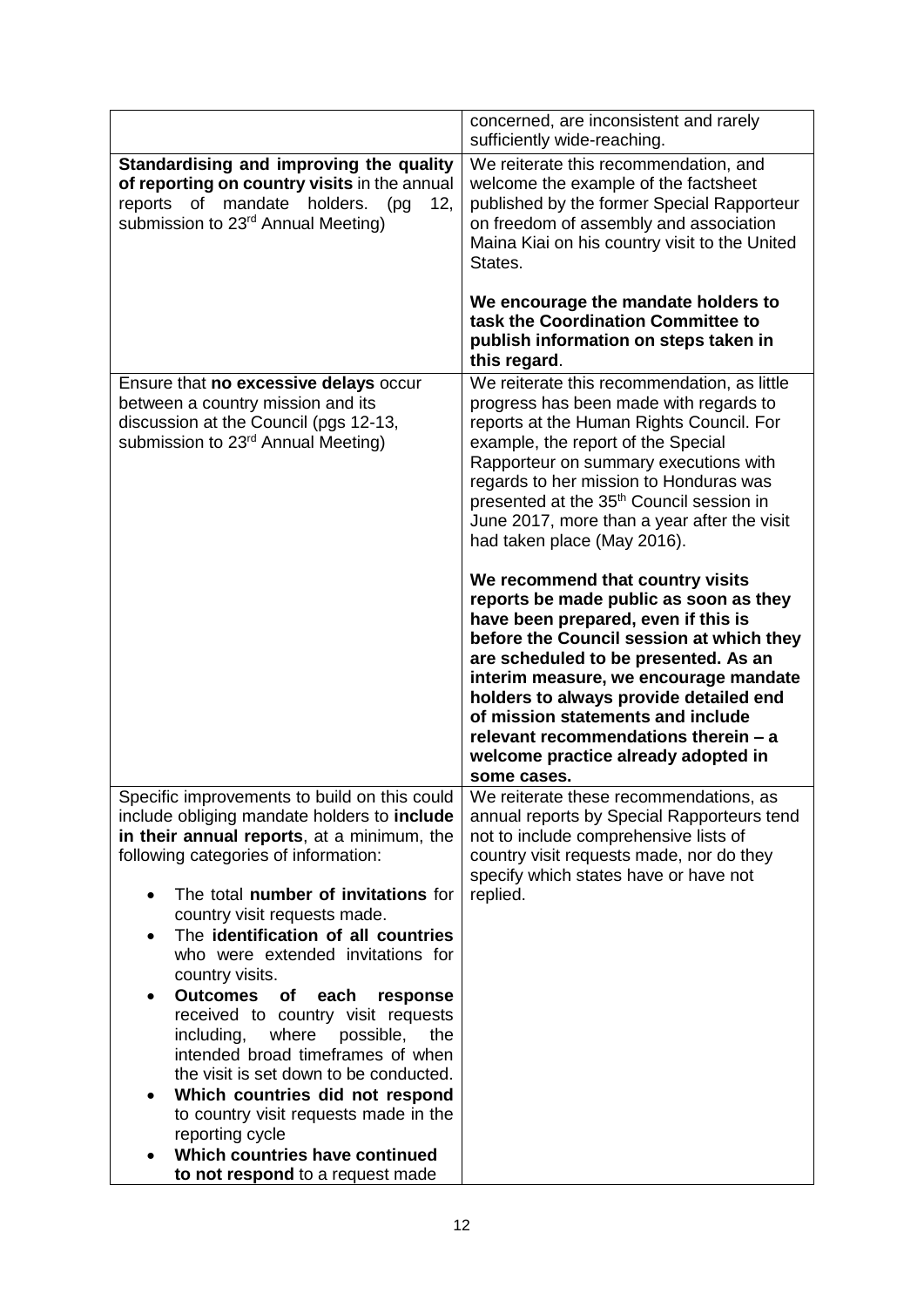| during the previous reporting period<br>that remains outstanding. (pg 13,<br>submission to 23 <sup>rd</sup> Annual Meeting)                                                                                                                                                                                                                                 |                                                                                                                                                                                                                                                                                                                                                                                                                                                                                                                                                                                                                                                                                                                                                                                                                                                                                                                                                                                                                                                                                                                                                                       |  |
|-------------------------------------------------------------------------------------------------------------------------------------------------------------------------------------------------------------------------------------------------------------------------------------------------------------------------------------------------------------|-----------------------------------------------------------------------------------------------------------------------------------------------------------------------------------------------------------------------------------------------------------------------------------------------------------------------------------------------------------------------------------------------------------------------------------------------------------------------------------------------------------------------------------------------------------------------------------------------------------------------------------------------------------------------------------------------------------------------------------------------------------------------------------------------------------------------------------------------------------------------------------------------------------------------------------------------------------------------------------------------------------------------------------------------------------------------------------------------------------------------------------------------------------------------|--|
| These improvements could be buttressed<br>through the Coordination Committee<br>providing a fresh working-method best<br>practices note to all mandate holders on<br>this, to facilitate the standardisation of an<br>improved reporting framework on country<br>visit requests. (pg 13, submission to 23rd<br>Annual Meeting)                              | We reiterate this recommendation, and<br>welcome the fact that at the 23rd Annual<br>Meeting of the Special Procedures the<br>Terms of Reference for country visits were<br>updated and adopted for the first time since<br>1998. The emphasis on full access and<br>unsupervised contacts with victims of<br>human rights abuses and civil society actors<br>are particularly commendable.                                                                                                                                                                                                                                                                                                                                                                                                                                                                                                                                                                                                                                                                                                                                                                           |  |
| Follow-up to Communications, Decisions and Country Visits                                                                                                                                                                                                                                                                                                   |                                                                                                                                                                                                                                                                                                                                                                                                                                                                                                                                                                                                                                                                                                                                                                                                                                                                                                                                                                                                                                                                                                                                                                       |  |
| While we acknowledge the need for<br>flexibility and the centrality of these<br>decisions to the independence of the<br>mandates, we urge the Special Procedures<br>to consider identifying a set of <b>baseline</b><br>indicators that, if met, would initiate a<br>mandatory follow-up process. (pg 14,<br>submission to 23 <sup>rd</sup> Annual Meeting) | We reiterate this recommendation. We<br>welcome the range of follow-up activities<br>that have been carried out by Special<br>Procedures mandate holders, including<br>communications, country visits, reports,<br>consultations and public declarations. A<br>good example, which could be considered<br>as a possible model by other mandates, is<br>the follow up process and report of the<br>Working Group on Enforced or Involuntary<br>Disappearances, on Congo and Pakistan<br>(A/HRC/33/51/Add.7).<br>Another example is ongoing work by the<br>Special Rapporteur on Myanmar to set up<br>benchmarks for progress in Myanmar<br>following the mandate given to her during<br>the 31 <sup>st</sup> session of the Council.<br>We also highlight the example of the follow-<br>up procedure of the Working Group on<br>arbitrary detention, which includes a specific<br>section on follow-up and requests the State<br>to inform the Working Group on steps taken<br>and difficulties encountered to comply with<br>an opinion.<br>However, there is still no standardised<br>mechanism to ensure a mandatory follow-<br>up process, with the aforementioned |  |
|                                                                                                                                                                                                                                                                                                                                                             | activities remaining at the discretion of the<br>mandate holders or states.                                                                                                                                                                                                                                                                                                                                                                                                                                                                                                                                                                                                                                                                                                                                                                                                                                                                                                                                                                                                                                                                                           |  |
| In these egregious cases of 'non-<br>cooperation', we urge the Special<br>Procedures to standardise a practice of<br>response, either through follow-up letters (to<br>be made public in the next joint<br>Communications report) or through                                                                                                                | We reiterate this recommendation, and<br>encourage the mandate holders to task<br>the Coordination Committee to publish<br>information on the steps being taken in<br>this regard.                                                                                                                                                                                                                                                                                                                                                                                                                                                                                                                                                                                                                                                                                                                                                                                                                                                                                                                                                                                    |  |